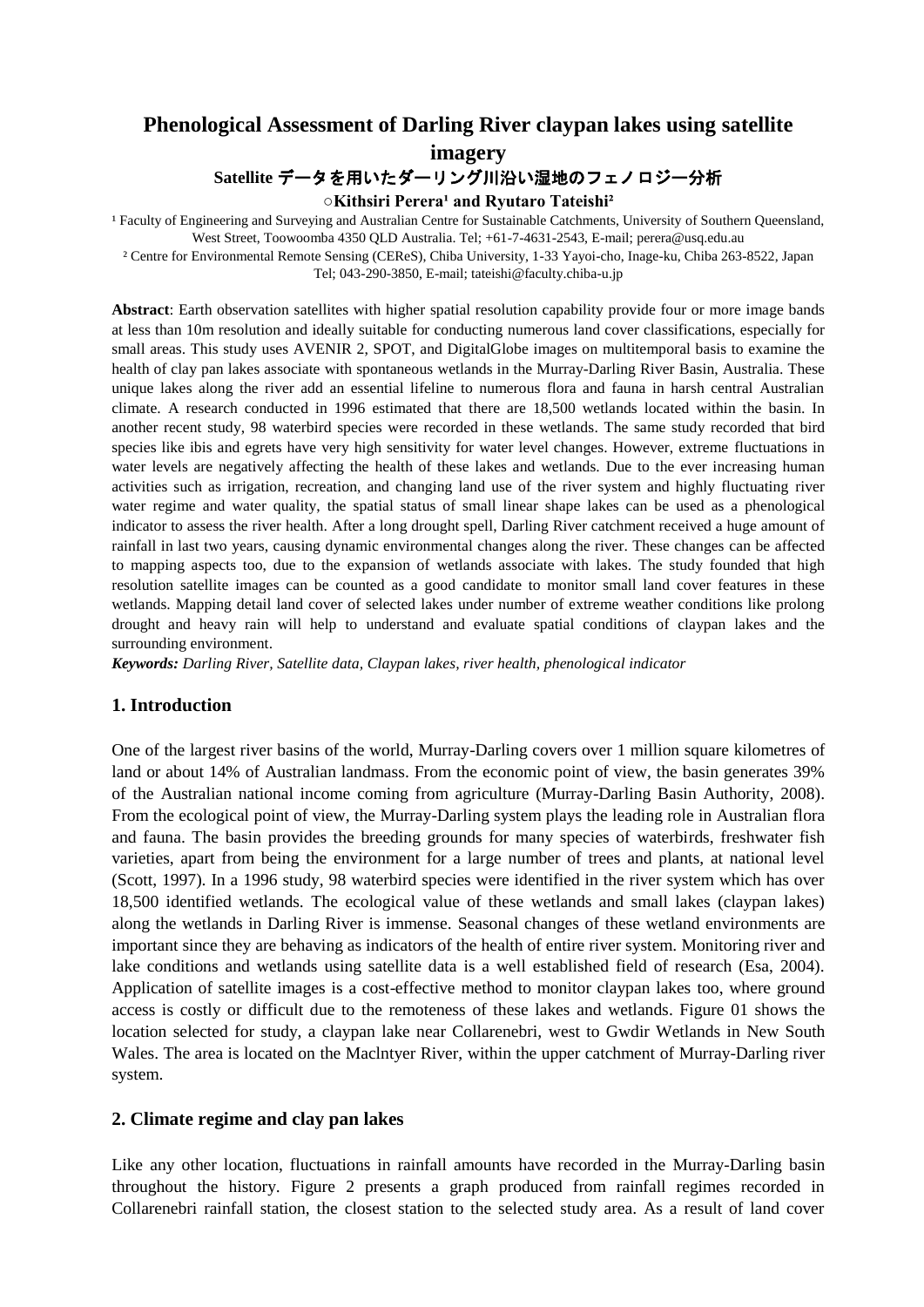changes after the arrival of European settlers, wetlands were affected adversely. Ecosystem related to wetland and clay pan lakes are ecologically vibrant in wet and dry cycles in water amount. However, this ideal wet and dry pattern has altered due to extreme weather conditions in recent decades (Scott, 1997).



Figure 1. The study area (left). Australia including catchment of Darling River received heavy rainfall in recent months triggering an increase of river water flow.





Extremely dry and extremely wet climate conditions can be negatively affected for these lakes since such fluctuations are threatening to the survival of flora and fauna of the system. As an example, according to historical records, a moderate level waterbird breeding event may occur once in every other year. However, this rainfall pattern has drastically changed and now, wet-dry-wet cycle is successfully occurring only once in about 10 years. There were number of extremely wet seasons were recorded in recent years, but time span in small rainfall regimes became longer. Many studies have highlighted this change of river water flow and irregularities in rainfall pattern of Murray-Darling river basin (Kingsford and Thomas, 1995; Scott, 1997).

### **3. The case study**

### *3.1 Monitoring and mapping*

The impact of these climatic changes on wetlands and clay pan lakes was intended to monitor in this study using satellite images. The images in figure 3 present the study area extracted from, Digital Globe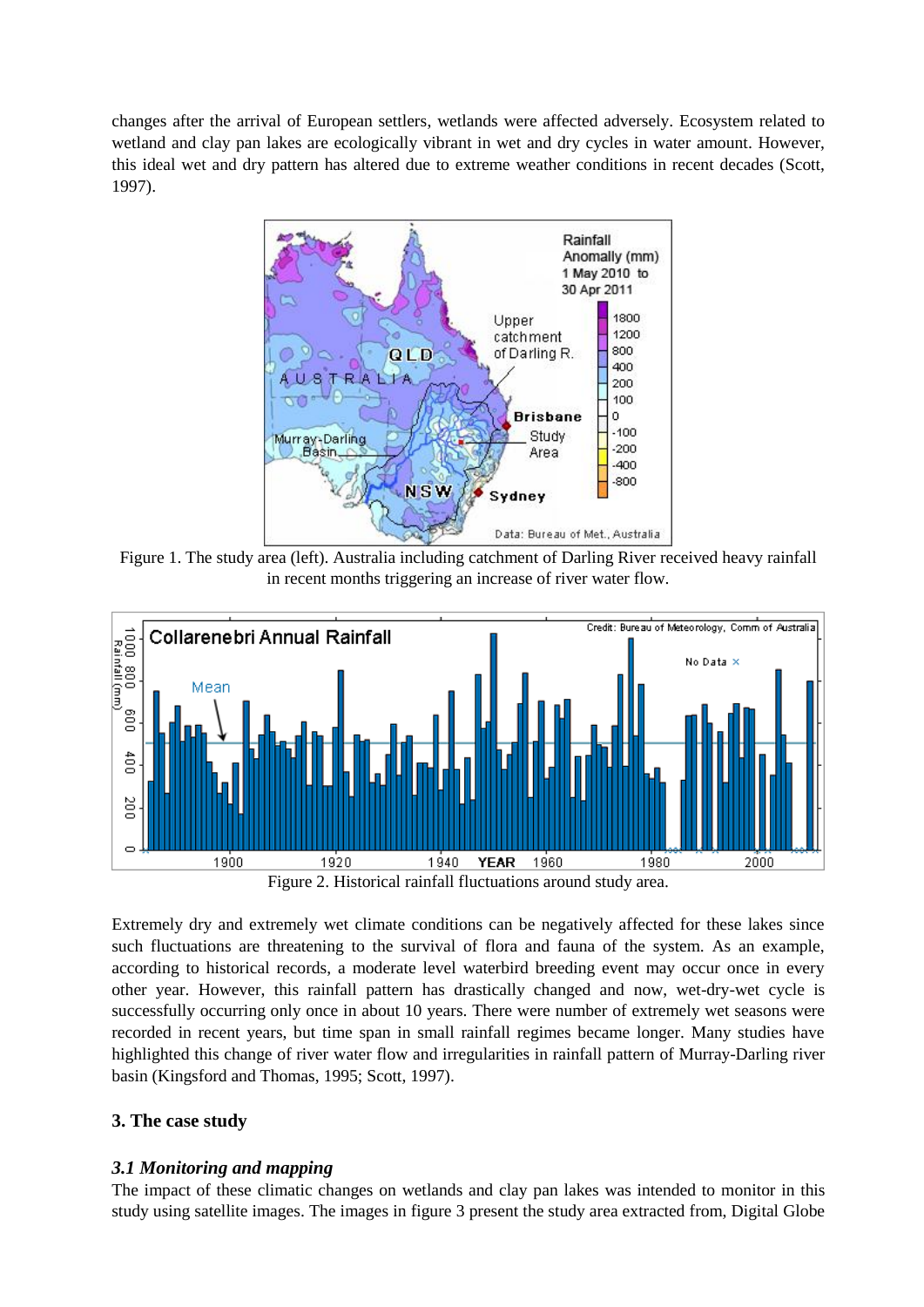(2004) and ALOS AVNIR-2 system (2007) (Geoscince Australia, 2011 and Google Earth, 2011) over an area closer to Collarenebri, NSW. The ALOS image was interpolated into Digital Globe image resolution for visual interpretation. The high to very high spatial resolution of the image displays the river, lake, expansion area of the lake and land cover in vicinity in fluctuations of rainfall. Images were selected to represent a wet season and a dry season (see table 1).



Figure 3. Visually interpreted images clearly show the changes in wetland and the human impact on the land surface, where large scale clearances have turned bush into grasslands.

| Image date                  |       |          | A month prior to $\vert 3 \vert$ months prior $\vert 6 \vert$ months prior to |  |  |
|-----------------------------|-------|----------|-------------------------------------------------------------------------------|--|--|
|                             | image | to image | image                                                                         |  |  |
| 2004 Mar 15 (Digital Globe) | 218.8 | 279      | 386                                                                           |  |  |
| 2007 Feb 04 (ALOS)          | 58.7  | 147      | 239                                                                           |  |  |

|  | Table 1. Rainfall amounts received in study area, with respective to each image date. |  |  |  |  |
|--|---------------------------------------------------------------------------------------|--|--|--|--|
|  |                                                                                       |  |  |  |  |

## *3.2 Status of clay pan lakes*

The figure 3 presents satellite images and two maps produced by visual interpretation. According to the primary object of the study, which is to monitor the conditions of a claypan lake, only a simple image interpretation was conducted. The interpreted maps highlighted the impact of rainfall regime on the clay pan lake located in the centre area of the image. Rainfall conditions within the last 30 days (table 1) of the each image date have a clear link with the wet land conditions. As it's clear in figure 3, when the extreme rainfall event occur in 2007, claypan lake has joined with the river flow temporarily, causing a significant alteration to its historical habitat. These irregularities, including severe droughts in wetlands may force its habitat to move from smaller clay pan lakes to more living-friendly wetlands in the river